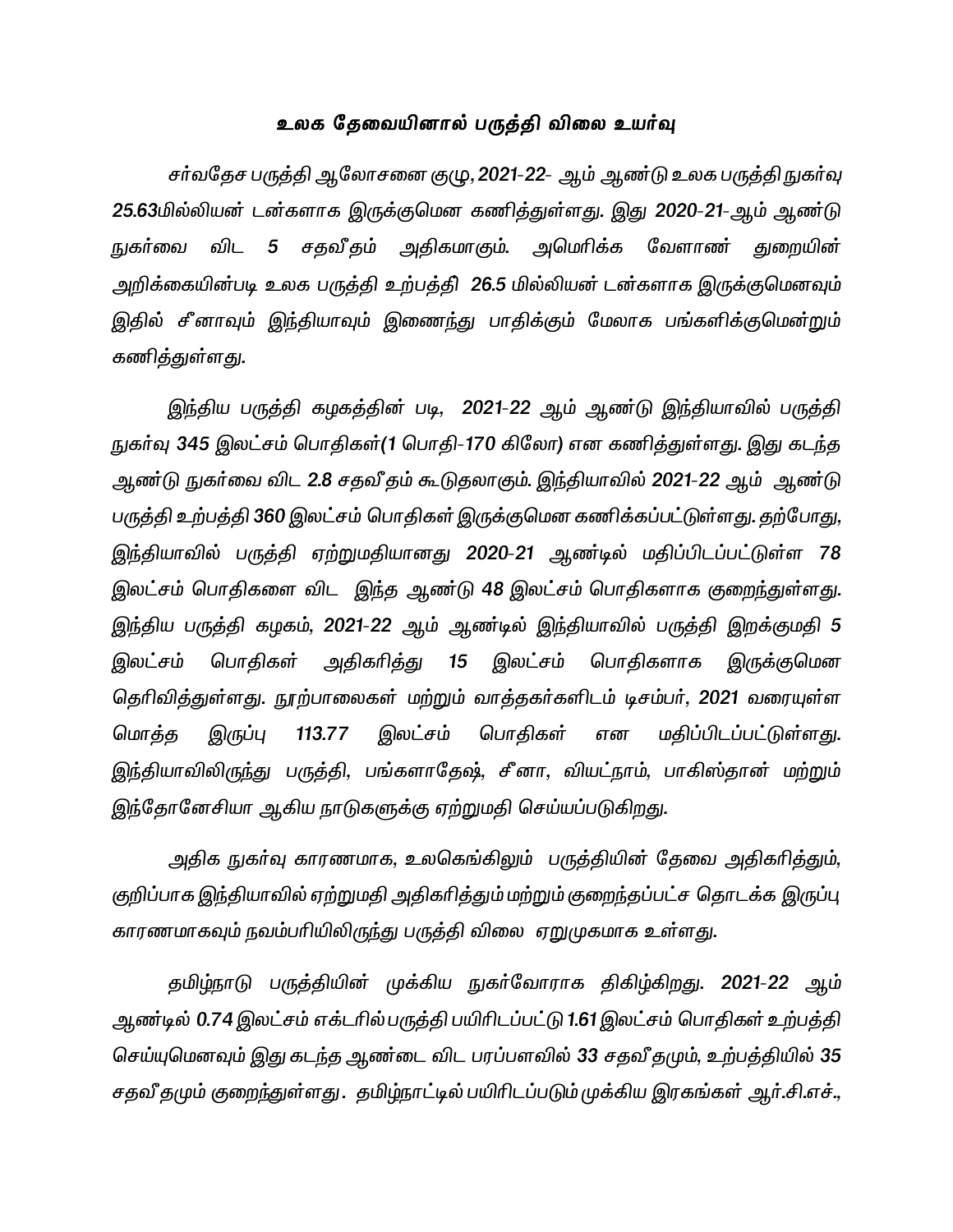சுரபி மற்றும் டி.சி.எச் ஆகியவை ஆகும். பருத்தி ஆலையாளர்கள் தங்களது தேவைக்கேற்ப குஜராத், மகராஷ்டிரா, ஆந்திரா மற்றும் கா்நாடகாவிலிருந்து கொள்முதல் செய்கின்றனர்.

தமிழ்நாடு வேளாண்மை பல்கலைக்கழகத்தில், வேளாண்மை மற்றும் ஊரக மேம்பாட்டு ஆய்வு மையத்தின் கீழ் தமிழ்நாடு பாசன விவசாய மேம்பட்டு திட்டத்தின் கீழ் இயங்கி வரும் விலை முன்னறிவிப்பு திட்டம் கடந்த 26 ஆண்டுகளாக கொங்கனாபுரம் கூட்டுறவு விற்பனை மையத்தில் நிலவிய பருத்தி விலை மற்றும் சந்தை அய்வுகளை மேற்கொண்டது. பொருளாதார ஆய்வின்படி தற்போதைய சந்தை நிலவரம் தொடர்ந்தால் நல்ல தரமான பருத்தி விலை மார்ச் முதல் ஜுன் 2022 வரை குவிண்டாலுக்கு ரூ.7500 முதல் ரூ.8000 வரை இருக்குமென கணிக்கப்பட்டுள்ளது. தற்போதைய சந்தை நிலவரங்கள் தொடர்ந்தால் விலை உயர்வுக்கு நல்ல வாய்ப்புகள் இருப்பதால் விவசாயிகள் மார்ச் முதல் ஜுன் 2022 மாதத்தில் பருத்தியை சேமித்து விற்பனை செய்யலாம். மாசிப்பட்டத்தில் சாகுபடியை மேற்கொள்ளும் விவசாயிகள் முன்னறிவிக்கப்பட்ட விலையின் அடிப்படையில் விதைப்பு முடிவை எடுக்குமாறு அறிவுறுத்தப்படுகிறார்கள்.

#### மேலும் விவரங்களுக்கு, தொடர்பு கொள்ளவும்

உள்நாட்டு மற்றும் ஏற்றுமதி சந்தைத் தகவல் மையம் வேளாண் மற்றும் ஊரக மேம்பாட்டு ஆய்வு மையம் தமிழ்நாடு வேளாண்மைப் பல்கலைக்கழகம் கோயமுத்தூர்-641 003 தொலைபேசி- 0422-2431405

### தொழில்நுட்ப விவரங்களுக்கு, தொடர்பு கொள்ளவும்

பேராசிரியர் மற்றும் தலைவர் பருத்தி துறை தமிழ்நாடு வேளாண்மைப் பல்கலைக்கழகம் கோயம்புத்தூர் - 641 003. தொலைபேசி எண் - 0422-2450507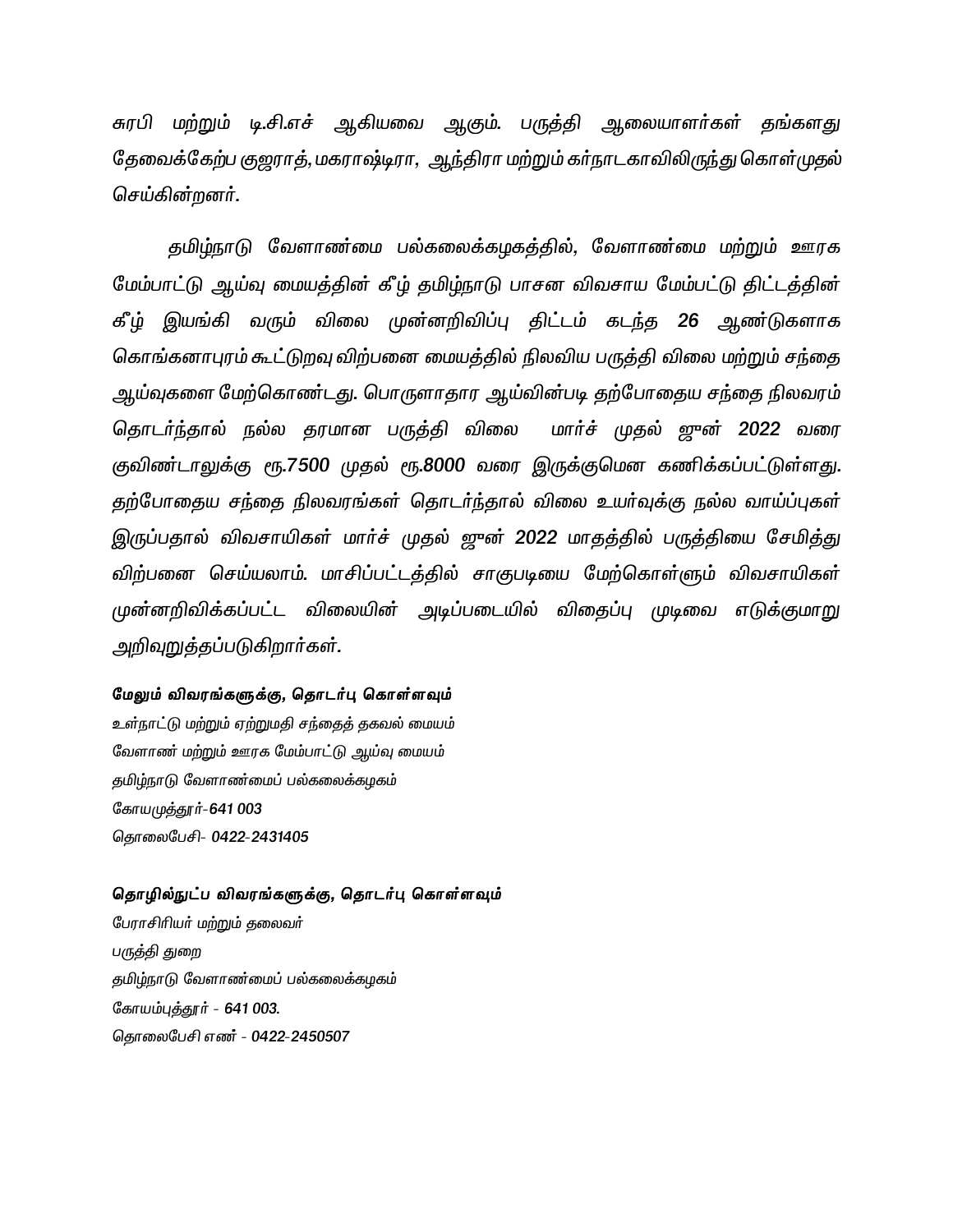# **Global Demand boosts Cotton Price**

The International Cotton Advisory Committee has estimated the global cotton consumption to rise about 25.63 million tonnes for 2021-22, which is 5 percent higher than 2020-21. As per USDA reports, China and India together are expected to account for more than half of the global cotton crop in 2021-22, as the world cotton production is projected at 26.5 million tonnes, 6 percent higher than 2020-21.

As per the estimates of Cotton Association of India, cotton consumption in India is expected to be increased to 345 lakh bales, which is 2.8 precent increase over the last year. Cotton production is estimated to be 360 lakh bales (1 bale of 170 kg) in India during 2021-22. India's cotton export is estimated at 48 lakh bales against 78 lakh bales estimated in 2020-21 year. According to CAI, India's cotton imports during 2021-22 will increase by 5 lakh bales to 15 lakh bales. The total stock held by spinning mills and stockists by the end of December 2021 is estimated at 113.77 lakh bales. India exports cotton mainly to Bangladesh, China, Vietnam, Pakistan and Indonesia.

Increase in demand due to higher consumption estimates across the globe, increased exports from India along with minimal opening stock caused the price of cotton to rule around higher side from November 2021 to till date.

Tamil Nadu, being the major consumer of cotton, the area under cotton in 2021-22 is 0.74 lakh hectares which is 33 per cent lesser than the previous year and the production is 1.61 lakh bales which is 35 per cent lesser than the previous year. The major cotton varieties grown in Tamil Nadu are RCH, Surabhi and DCH.